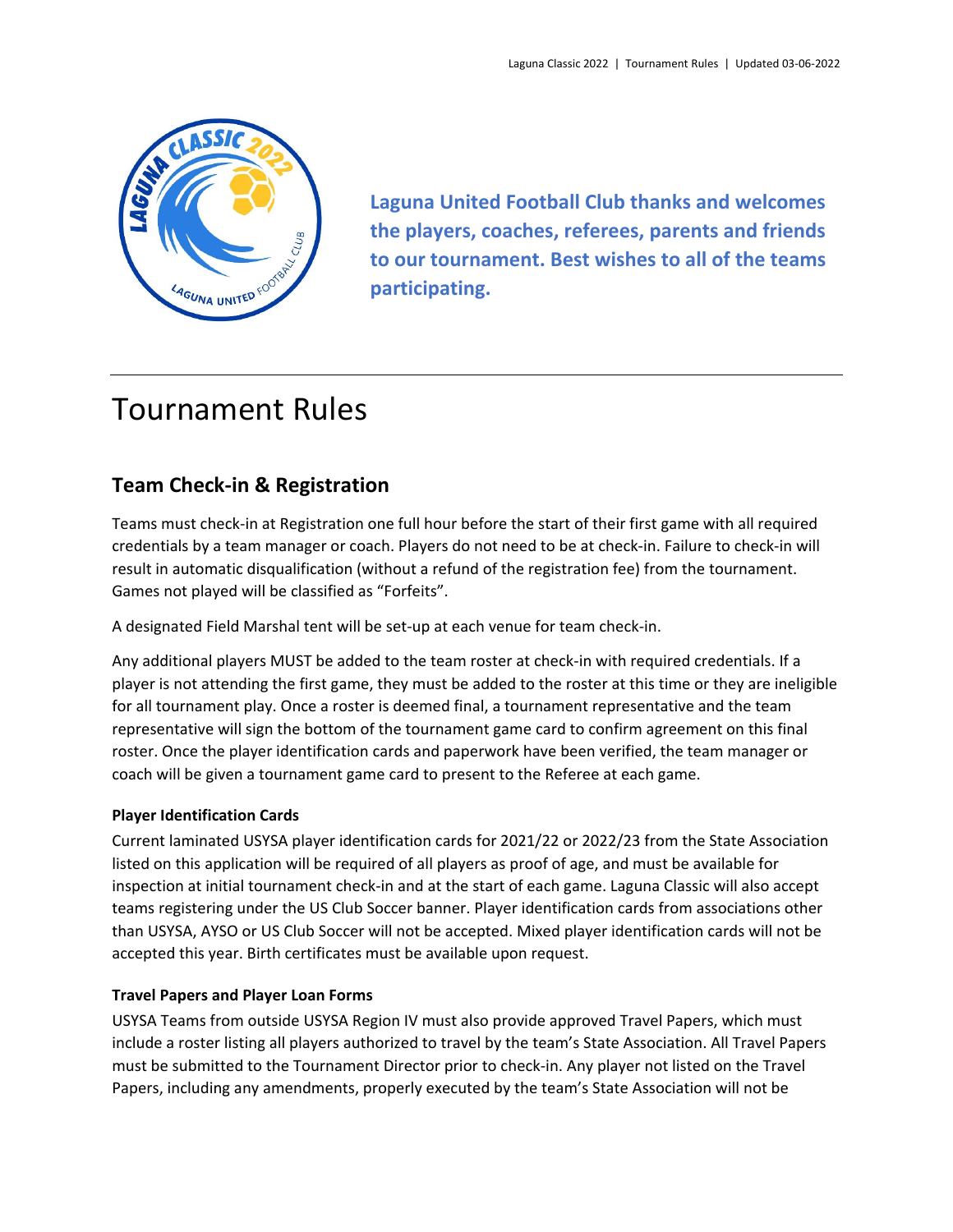allowed to play in the tournament. Proper Player Loan Forms will be required at Registration along with other required credentials, as required by the team's State Association.

#### **Medical Release Forms**

All players must have signed Medical Release Forms at initial tournament check‐in and will be required to keep medical releases on hand at all times.

#### **Roster Size**

Roster size is age-dependent and teams may register/roster a maximum of:

22 players for 2008‐2004 (U19, U18, U17, U16, U15) 18 players for 2009‐2010 (U14, U13) 14 players for 2011‐2014 (U12, U11, U10, U9)

A team may use up to five (5) guest players still limited to their maximum roster size.

### **Game Check‐in**

The tournament game card received at check-in will be presented by the team representative to the Referee prior to the match. Any player not appearing on the roster presented to the Referee is ineligible to play. Player identification cards are to be present and available at all matches.

The Referee has the final determination to clear the safety of each player's equipment prior to the match. All players are required to wear shin guards. No jewelry, watches, metal objects, or hard headbands may be worn. With the permission of the Referee, casts are allowed if padded and the Referee clears them for safety.

The shirt number of each player must be the same as the player's shirt number listed on the tournament game card. Due to loan players being accepted, duplicate numbers are acceptable but only at the Referee's discretion and approval. If needed, it will be the responsibility of the team to satisfy the Referee's concerns prior to a player taking the field.

# **Competition Format**

The Tournament Committee reserves the right to alter the game formats to enhance competition and to improve the overall quality of the Tournament.

#### **Game Format**

Each team will play a minimum of three (3) games. Preliminary bracket games can end in a tie. Finals games tied after regulation will go straight to FIFA Penalty Kicks, immediately following the game. The winner of the kicks will determine who is awarded the championship. Brackets where there are two groups of three teams that cross play will have the top two overall point achievers going to the Final from all six teams.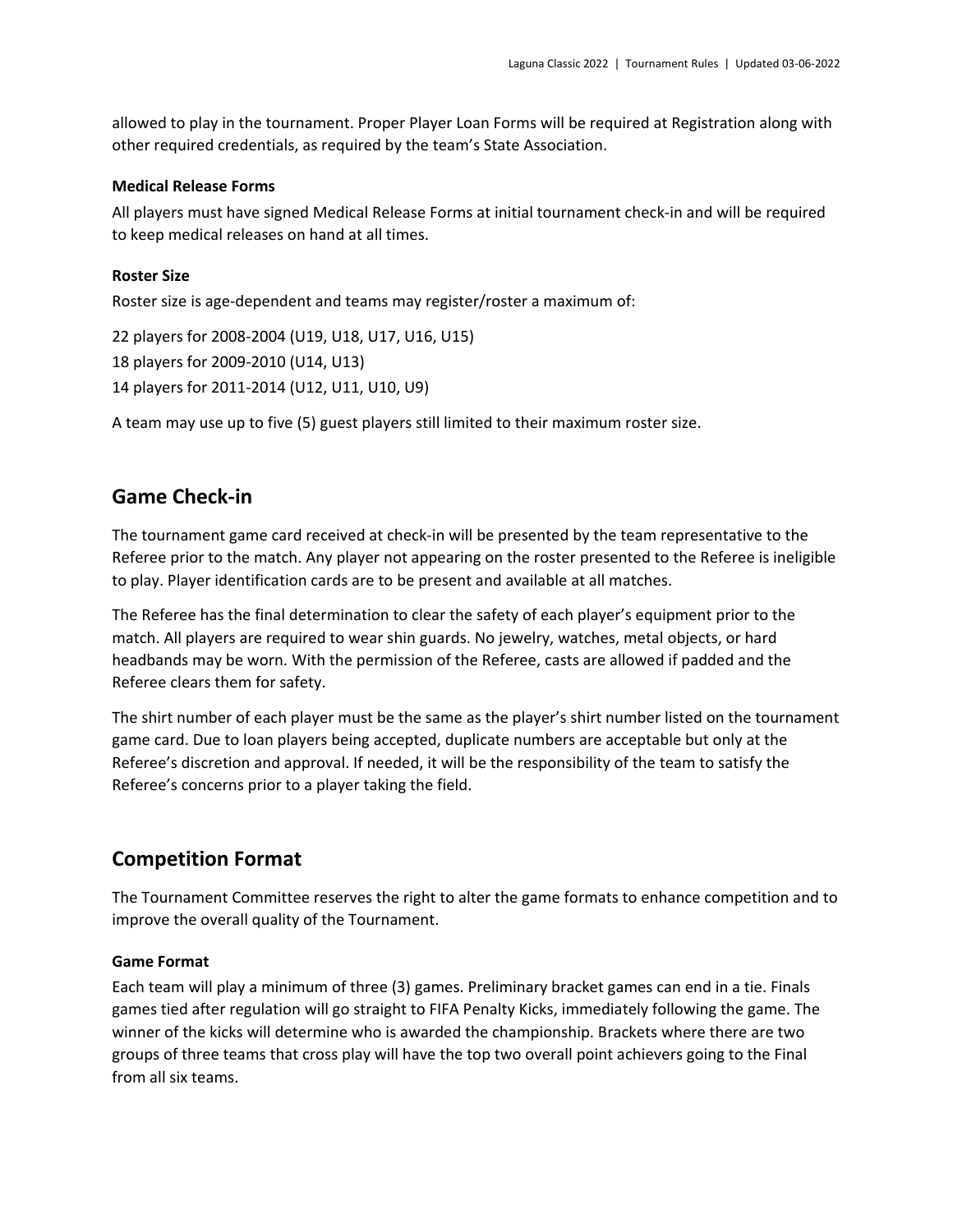#### **Home Team**

The home team will be designated on the tournament game card and appear first on the game schedule. The home team will pick the side of the field they wish to defend in the first half and have the kickoff in the second half. If there is a color conflict in jerseys, the home team must switch to an alternate jersey. The home team is responsible for supplying three (3) game balls, properly inflated and appropriate for play, subject to the Referee's approval.

#### **Playing Time**

| Duration of games (by halves) and ball size are as follows: |  |  |  |
|-------------------------------------------------------------|--|--|--|
|-------------------------------------------------------------|--|--|--|

| <b>Division</b> | <b>Birth Year</b> | <b>Halves</b> | <b>Game Length</b> | <b>Ball Size</b> |
|-----------------|-------------------|---------------|--------------------|------------------|
| U19/18          | 2005/4            | 35 mins       | 70 mins            | 5                |
| U17             | 2006              | 35 mins       | 70 mins            | 5                |
| U16             | 2007              | 35 mins       | 70 mins            | 5                |
| U15             | 2008              | 35 mins       | 70 mins            | 5                |
| U14             | 2009              | 35 mins       | 70 mins            | 5                |
| U13             | 2010              | 30 mins       | 60 mins            | 5                |
| U12             | 2011              | 30 mins       | 60 mins            | 4                |
| U11             | 2012              | 30 mins       | 60 mins            | 4                |
| U10             | 2013              | 25 mins       | 50 mins            | 4                |
| U9              | 2014              | 25 mins       | 50 mins            | 4                |

#### **Halftime**

Halftime will be exactly five (5) minutes.

#### **Substitutions**

Unlimited substitutions are allowed in all age groups. Substitution may occur at any stoppage of play, but only at the Referee's direction and permission. Substitutes must wait on the sideline off the field of play until the field player has left the field of play and/or the Referee has indicated that the substitute may enter the field of play.

#### **Injury**

Delays of the game due to significant injury will result in appropriate time being added to the full game time, based on the judgement of the Referee. In the discretion of the Tournament and Tournament Committee, all Preliminary bracket games will be terminated not less than five (5) minutes prior to the scheduled start of the next game regardless of the amount of time played in each half up to that point.

# **Game Score Reporting**

Scores after the completion of each game will be reported by the Referee to the Field Marshal.

#### **Tournament Points System**

(3) points awarded for each win

- (1) point awarded for each tie
- No (0) points awarded for each loss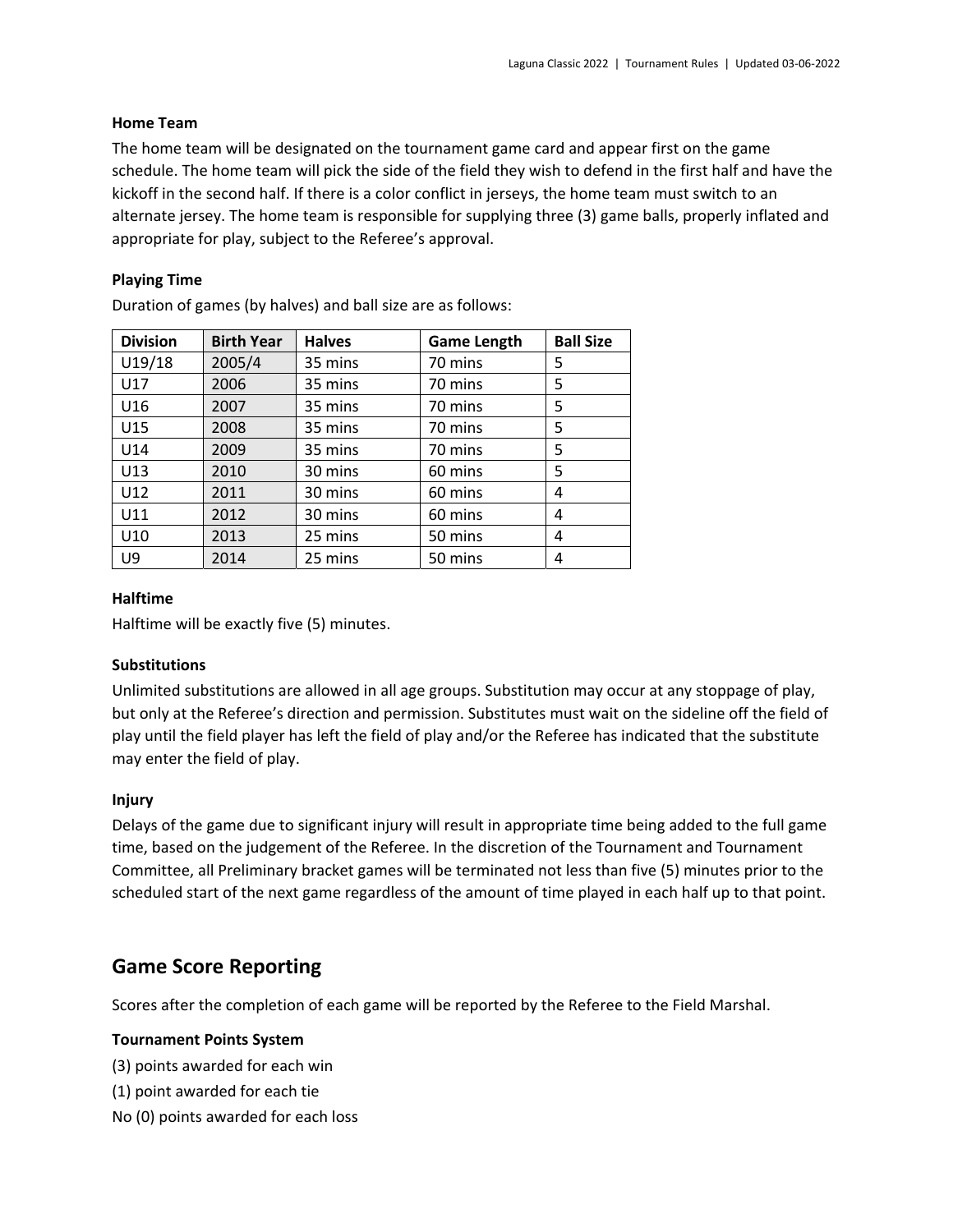#### **Tiebreakers**

In the event of a tie in points at the end of preliminary bracket play, the teams to advance will be determined as follows in this order:

- 1) Winner of Head‐to‐Head competition (if a three‐way tie, move to the next tie breaker to eliminate one team, then return to Head‐to‐Head for the other two teams)
- 2) Goal Differential
- 3) Goals For (up to a maximum of 4 goals per game)
- 4) Goals Against (up to a maximum of 4 goals per game)
- 5) Most Shutouts (0‐0 tie is considered a shutout)
- 6) Penalty Kicks from the mark (taken prior to the scheduled start of the Final game)

In the case of a three-way tie that does not eliminate a team prior to "Penalty Kicks from the mark", a three‐way coin flip will be conducted to determine the seeding for kicks from the mark. Each of three teams will flip a coin with the two that end with the same result doing kicks from the mark. The odd coin will have a "bye". Once the two teams have concluded, the loser will be considered third in the bracket standings. The winner will face the "bye" team to determine first (winner of PKs) and second (loser of PKs) place in the bracket. If a four‐way tie occurs and the above tiebreakers do not provide placement, a coin flip will determine the matchup for kicks from the mark.

The coin flip and time and location of the FIFA Penalty Kicks will be determined by the Tournament Director at the fields.

# **Forfeitures**

Games not played will be classified as a "Forfeit". Any team that fails to have the appropriate amount of players eligible and on the field at the scheduled kickoff time will forfeit the game, in addition to the reasons listed below. There is no grace period. The Tournament Director will credit the team present and ready to play a 1‐0 score.

Teams will forfeit for any of the following reasons:

- Teams fail to check-in at the required location and are ready to play at the scheduled kickoff time.
- Home team fails to produce an alternate color jersey if Referee determines there is a color conflict.
- Teams fail to produce laminated player and coach identification cards.
- Teams fail to report to the field with the minimum number of players required to start the game: (6) players for U9‐U12; (7) players for U13‐U19.
- Coach is ejected and fails to leave the field when directed to do so.
- Coach is ejected and there is no other coach or administrator available.
- Game is terminated due to the misconduct of players, coaches, administrators or spectators.

#### **Refund Policy**

No refunds after the team is accepted. No refunds on game forfeitures. No exceptions. If the Tournament is canceled due to inclement weather or COVID prior to the start of competition, teams will be issued partial refunds as determined by the Tournament Committee, after the deduction for incurred tournament costs.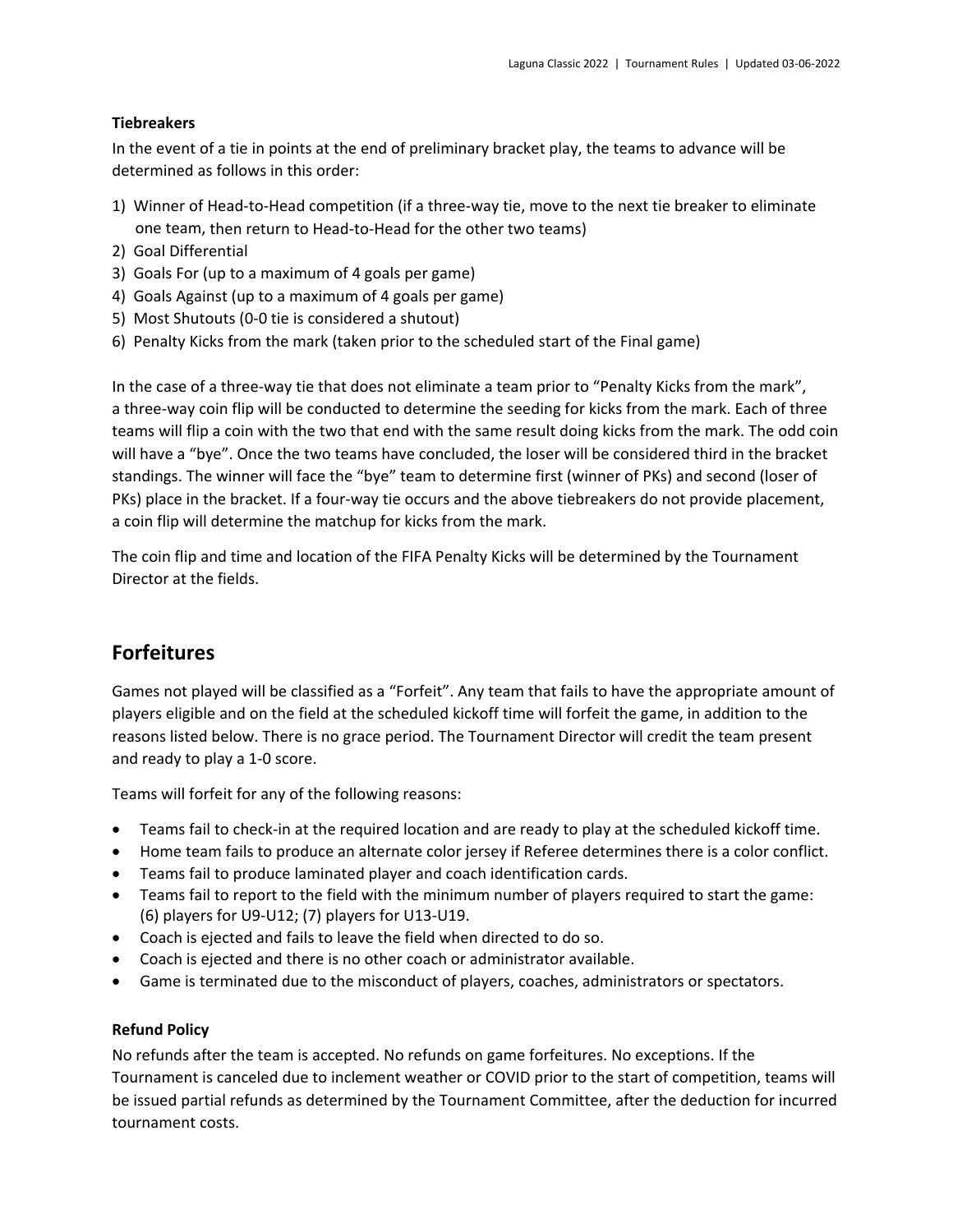# **Conduct**

All teams, including all players, coaches, spectators and officials, will participate in the spirit of FAIR PLAY and demonstrate good sportsmanlike conduct in accordance with Tournament Rules. Coaches have total responsibility for the conduct of their teams and sidelines, including players and spectators at all times. Inappropriate conduct by a team's spectators can jeopardize the coach and/or team.

#### **Sidelines**

Unless otherwise notified by the Field Marshal or Referee, both teams and coaches will be on the same sideline. All spectators will be on the opposite sideline mirroring their respective benches. No switching at halftime to watch your child please.

#### **Protests & Disputes**

All decisions, judgments and calls of tournament Referees and the Tournament Director or designated Field Marshall are final. No protests will be allowed. The Tournament Director will resolve any situation not explicitly covered by the Tournament Rules. Disputes relating to the interpretation of these rules will be resolved with the Field Marshal and Administrators/Coaches that are registered with the involved team(s). Individuals may not represent a team if not registered as an Administrator/Coach with the involved team(s).

#### **Cautions & Ejections**

A player or coach receiving two (2) cautions (yellow cards) in a single game is considered to have been given an ejection (red card). Ejected players or coaches may not be replaced in the current game and must leave the field of play immediately. Suspended coaches must be "out of sight and sound of the field." They shall serve a minimum one game suspension at their next scheduled game. Any player or coach who assaults a referee will be expelled from the Tournament. For flagrant violations and violent conduct, longer suspension and/or disciplinary action may be enforced upon review of and by the Tournament Director. Identification cards of the player or coach will be held by the Tournament Director until the suspension(s) is served. A team will be disqualified from the Tournament if any player or coach fails to comply with the provisions of this section. All red cards are reported within a USYSA Referee's Report form.

#### **Termination**

If, in the opinion of game officials, a game must be terminated due to misconduct of players, bench or spectators, the offending team may be suspended from further play and forfeit all points and position previously earned. The Tournament Committee will determine what course of action is to take place and the possible impact on the standings.

#### **Acts of God**

It is understood and accepted that inclement weather or other natural occurrence is an act of God. Should conditions occur during the tournament where the Referee determines the field to be unsafe for play, play may be postponed or ceased.

If necessary, games may be shortened, go directly to FIFA Penalty Kicks, or be cancelled. If a game is terminated due to problems associated with the fields, including lighting for a night game, the team in the lead at the time of stoppage wins. If a Quarter‐Final or Semi‐Final game cannot be played, FIFA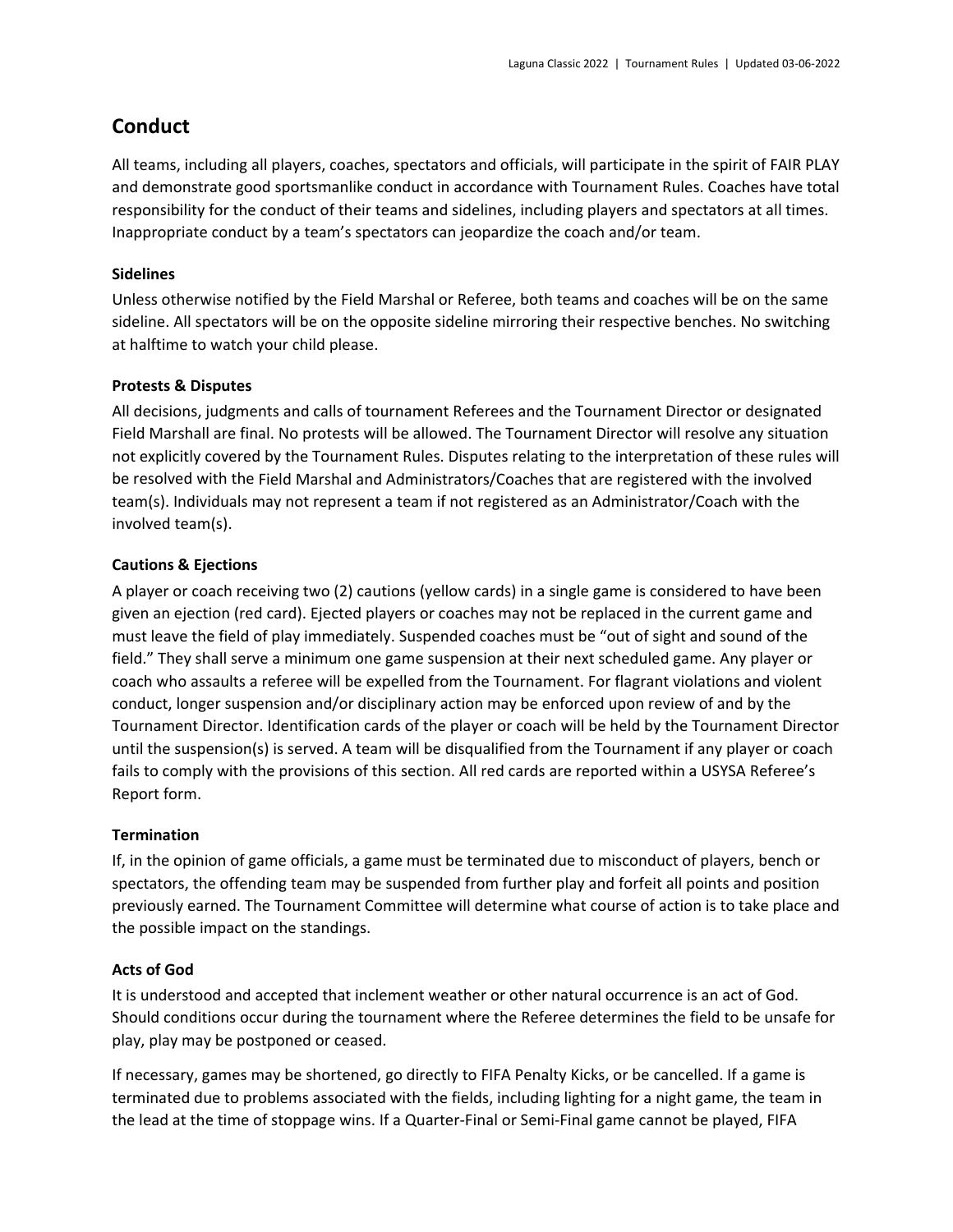Penalty Kicks will determine the winner. If the Final game cannot be played, the teams will be co‐ champions.

If games cannot resume or be rescheduled, there will be no refund or credit of fees.

# **Rules of Play**

All games will be played under FIFA Laws of the Game with USYSA and CalSouth modifications for youth competition as described within.

#### **7v7 Games**

A build out line in 7v7 games will be recognized to promote playing the ball out of the back in a less pressured setting. When the goalkeeper has the ball in his/her hands during play from the opponent or from a goal kick, the opposing team must move behind the build out line until the ball is put into play. Once the opposing team is behind the build out line, the goalkeeper can pass, throw or roll the ball into play. Punts and drop‐kicks by the goalkeeper are NOT allowed. After the ball is put into play by the goalkeeper, the opposing team can cross the build out line and play resumes as normal.

If a goalkeeper punts or drop‐kicks the ball, an indirect free kick should be awarded to the opposing team from the spot of the offense. If the punt or drop‐kick occurs within the goal area, the indirect free kick should be taken on the goal area line parallel to the goal line at the nearest point to where the infringement occurred.

The build out line will also be used to denote where offside offenses can be called. Players cannot be penalized for an offside offense between the halfway line and the build out line. Players can be penalized for an offside offense between the build out line and goal line.

Ideally, the goalkeeper will wait to put the ball into play once all opponents are past the build out line. However, the goalkeeper can put the ball into play sooner, but he/she does so accepting the positioning of the opponents and the consequence of how play resumes.

To support the intent of the development rule, coaches and referees should be mindful of any intentional delays being caused by opponents not retreating in a timely manner or encroaching over the build out line prior to the ball being put into play. Coaches are responsible for addressing these types of issues with their players; referees can manage the situation with misconduct if deemed appropriate. Referees should be flexible when enforcing the six‐second rule and counting the time of possession should only begin when all opponents have moved behind the build out line.

Deliberate heading is NOT allowed in 7v7 games. If a player deliberately heads the ball in a game, an indirect free kick should be awarded to the opposing team from the spot of the offense. If the deliberate header occurs within the goal area, the indirect free kick should be taken on the goal area line parallel to the goal line at the nearest point to where the infringement occurred. Non-intentional heading of the ball will result in a drop ball where the offense occurred.